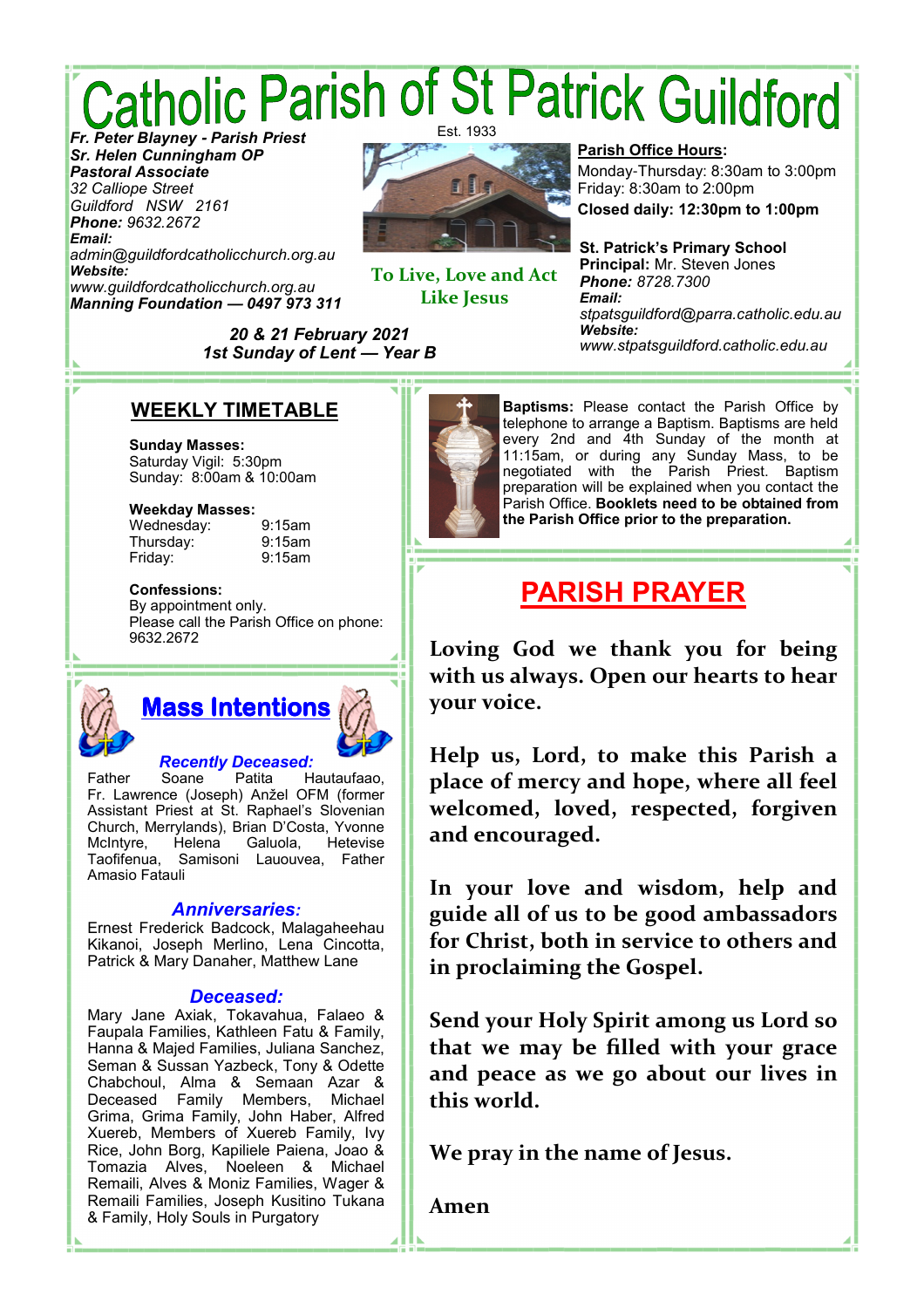

### **LITURGY OF THE WORD 1ST SUNDAY OF LENT — YEAR B**



#### **1ST READING: GENESIS 9:8-15** A reading from the book of Genesis

God spoke to Noah and his sons, 'See, I establish my Covenant with you, and with your descendants after you; also with every living creature to be found with you, birds, cattle and every wild beast with you: everything that came out of the ark, everything that lives on the earth. I establish my Covenant with you: nothing of flesh shall be swept away again by the waters of the flood. There shall be no flood to destroy the earth again.'

God said, 'Here is the sign of the Covenant I make between myself and you and every living creature with you for all generations: I set my bow in the clouds and it shall be a sign of the Covenant between me and the earth. When I gather the clouds over the earth and the bow appears in the clouds, I will recall the Covenant between myself and you and every living creature of every kind. And so the waters shall never again become a flood to destroy all things of flesh.'

The word of the Lord **Thanks be to God**

#### **RESPONSORIAL PSALM: PS 24:4-9**

**Response:** Your ways, O Lord, are love and truth to those who keep your covenant.

Lord, make me know your ways. Lord, teach me your paths. Make me walk in your truth, and teach me: for you are God my saviour. **R.**

Remember your mercy, Lord, and the love you have shown from of old. In your love remember me, because of your goodness, O Lord. **R.**

The Lord is good and upright. He shows the path to those who stray, he guides the humble in the right path; he teaches his way to the poor. **R.**

### *PROJECT COMPASSION* **—** *PRAYER*

God of all peoples and nations, as you accompany us on our Lenten journey, may our fasting strengthen our commitment to live in solidarity, our almsgiving be an act of justice, and our prayers anchor us in love and compassion. Through living simply and loving generously, may we care for our global family and our common home, as we "aspire not to have more, but to be more."*\** We ask this in Jesus' name. Amen

*\* Saint Oscar Romero*

#### **2ND READING: 1 PETER 3:18-22** A reading from the first letter of St. Peter

Christ himself, innocent though he was, died once for sins, died for the guilty, to lead us to God. In the body he was put to death, in the spirit he was raised to life, and, in the spirit, he went to preach to the spirits in prison. Now it was long ago, when Noah was still building that ark which saved only a small group of eight people 'by water', and when God was still waiting patiently, that these spirits refused to believe. That water is a type of the baptism which saves you now, and which is not the washing off of physical dirt but a pledge made to God from a good conscience, through the resurrection of Jesus Christ, who has entered heaven and is at God's right hand, now that he has made the angels and Dominations and Powers his subjects.

The word of the Lord **Thanks be to God**

#### **GOSPEL ACCLAMATION: MATTHEW 4:4**

#### **Praise to you, Lord Jesus Christ, king of endless glory!**

No one lives on bread alone,

but on every word that comes from the mouth of God. **Praise to you, Lord Jesus Christ, king of endless glory!**

#### **THE GOSPEL: MARK 1:12-15**

A reading from the holy Gospel according to Mark

The Spirit drove Jesus out into the wilderness and he remained there for forty days, and was tempted by Satan. He was with the wild beasts, and the angels looked after him.

After John had been arrested, Jesus went into Galilee. There he proclaimed the Good News from God. 'The time has come' he said 'and the kingdom of God is close at hand. Repent, and believe the Good News.'

The Gospel of the Lord **Praise to you, Lord Jesus Christ**



**The Spirit drove Jesus into the wilderness ...** *How and when do I recognise the presence of the Spirit* 

*in my life?*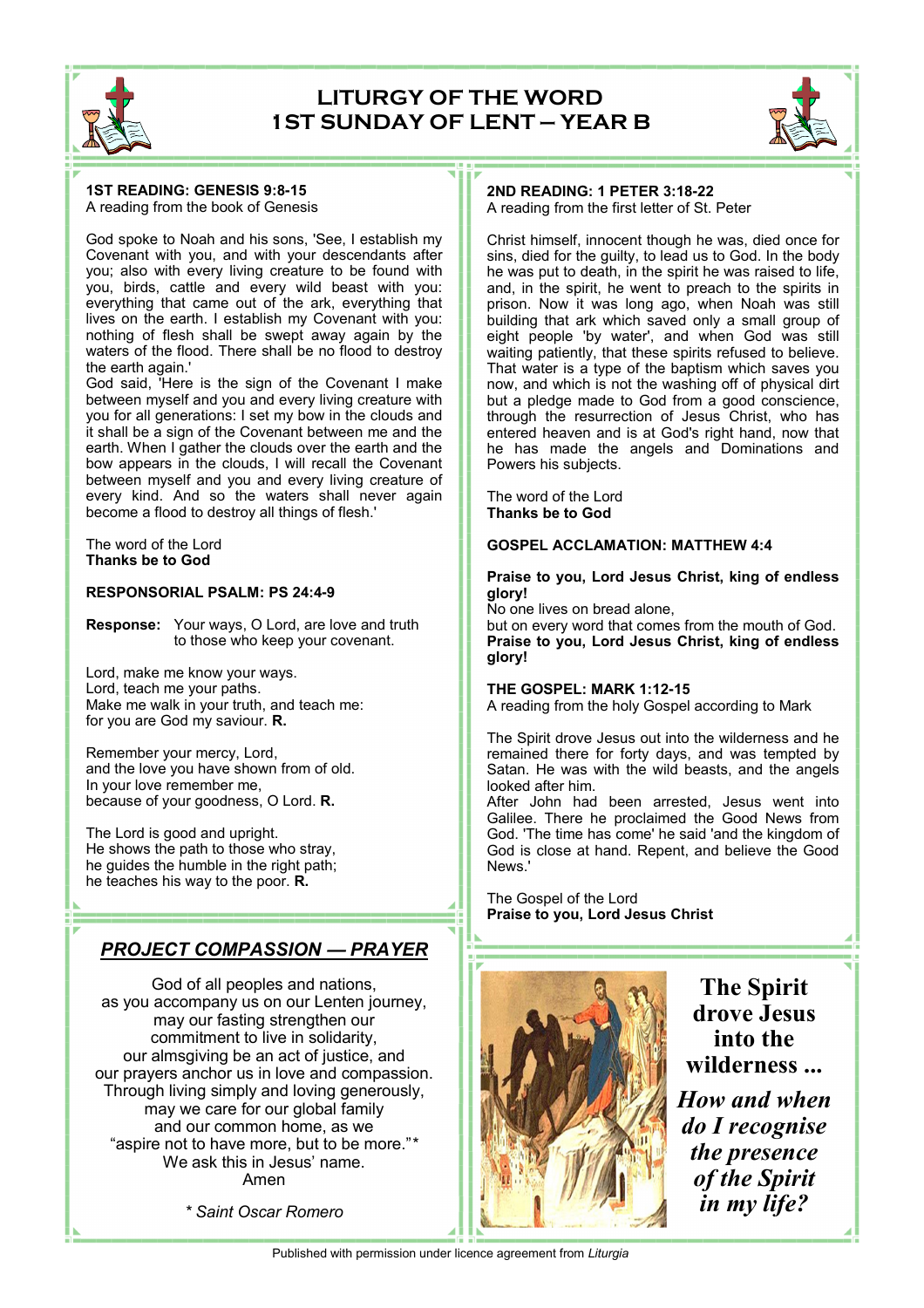# **IMPORTANT ANNOUNCEMENT ABOUT MASSES AT ST. PATRICK'S, GUILDFORD**

The following provisions apply to gatherings in our parish church:

• 140 persons are permitted for Mass or other liturgical services

However, the COVID-19 health conditions still apply:

- Persons entering the church must use the hand sanitizer provided.
- Persons entering the church must record their names and other contact details.
- Persons must keep the "2 square metre" rule.

# **WEEKEND MASSES**

Masses will be celebrated in the Church:

### **Saturday Vigil: 5:30pm**

Sunday: 8:00am and 10:00am

Bookings are no longer required to attend Mass each weekend.

## **WEEKDAY MASSES**

The weekday Mass timetable is: Wednesday 9:15am, Thursday 9:15am and Friday 9:15am.

There will be no Masses on Tuesday at 7:00pm or Saturday at 9:00am until further **notice.** 

### **Sacrament of Penance**

Due to physical distancing provisions, it is not possible to celebrate the Sacrament in the Confessional Room. Please telephone the Parish Office (9632.2672) for an appointment with the Parish Priest who will meet with you within a reasonable time.

## **Pre-Recorded Sunday Mass**

Will be available on the parish website after midday Saturday.